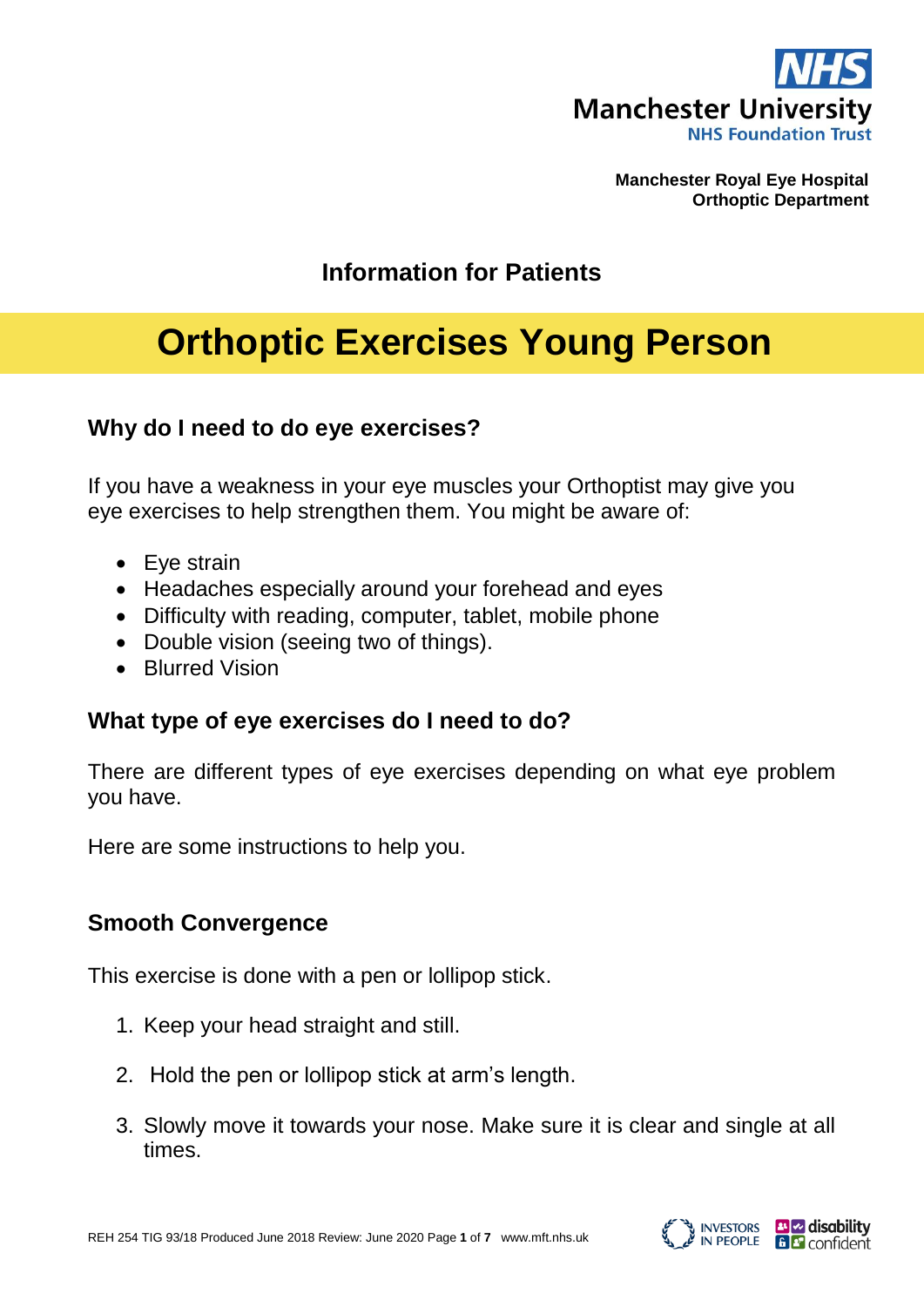- 4. When you see double vision (two pens / lollipop sticks) stop moving it towards your nose.
- 5. Using your eye muscles force the two images together to make one. Keep both eyes open and focused on the image.
- 6. If you can make one image continue to move the pen/lollipop stick closer towards your nose, trying to keep it single at all times.
- 7. If you cannot make it one image, move the pen/lollipop stick a little further away and try again.
- 8. Your eyes may hurt and it may feel worse to start with but this is normal. Keep trying.

 **Try this exercise for \_\_\_\_\_\_\_\_\_\_\_\_\_ minutes at a time,**

*u*  $\blacksquare$  **times per day.** 

## **Relax your eyes afterwards**

## **Dot Card**



- 1. Bend the card slightly so it forms a wide V shape. Hold one end of the card at the tip of your nose, pointing slightly downwards.
- 2. Look at the furthest dot and try to make your eyes see this as one dot.
- 3. Once you see this dot as one, the closer dots should appear double. It will look like an upside down V.

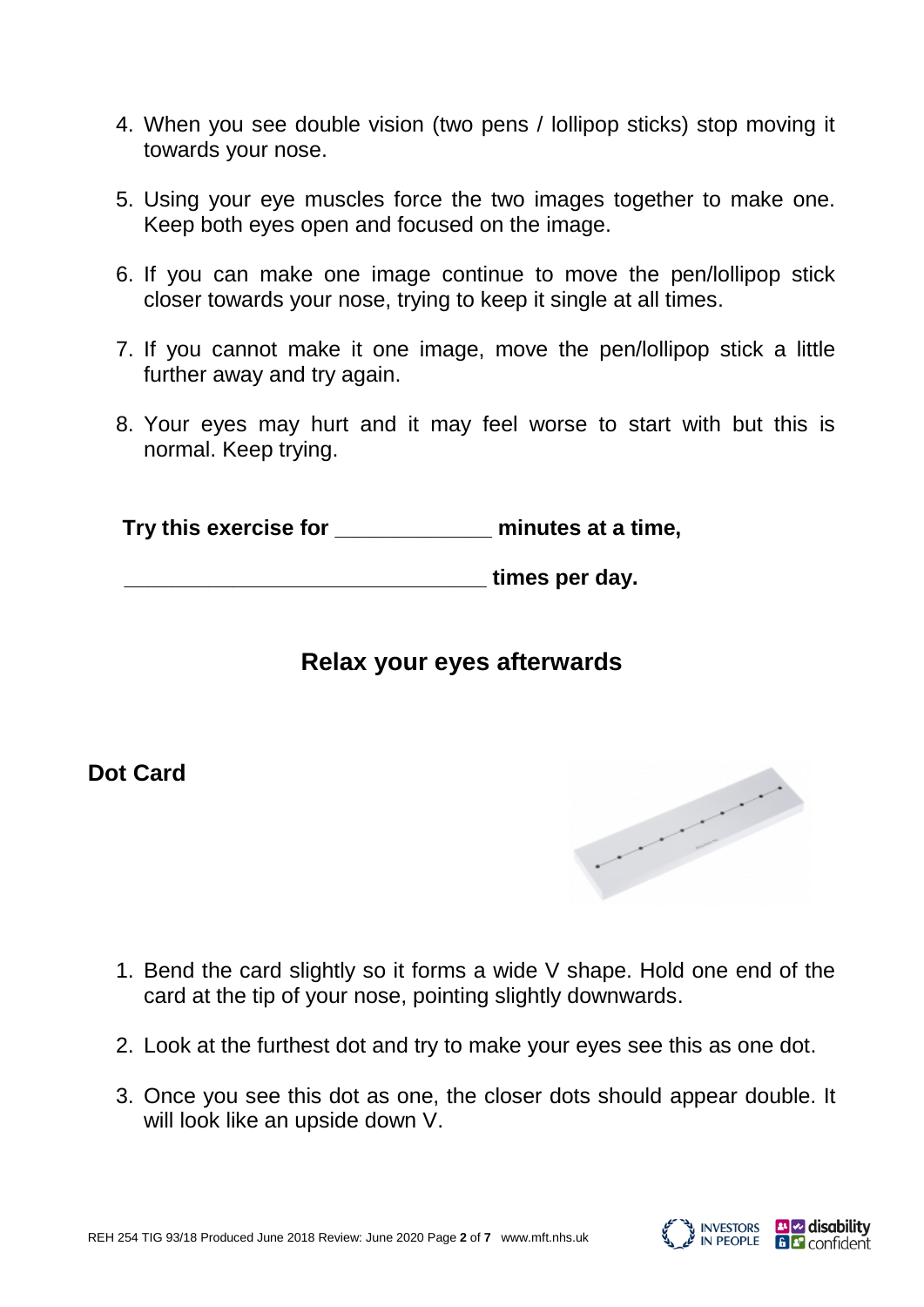

- 4. Keep the furthest dot as one for a few seconds then look at the next dot.
- 5. Once you see the next dot as one, hold it for a few seconds.
- 6. Continue down the line of dots. Try to keep the dot you are looking at as one. It will now look like an X.



7. If you are not able to make the dot single go back to the previous dot and try again.

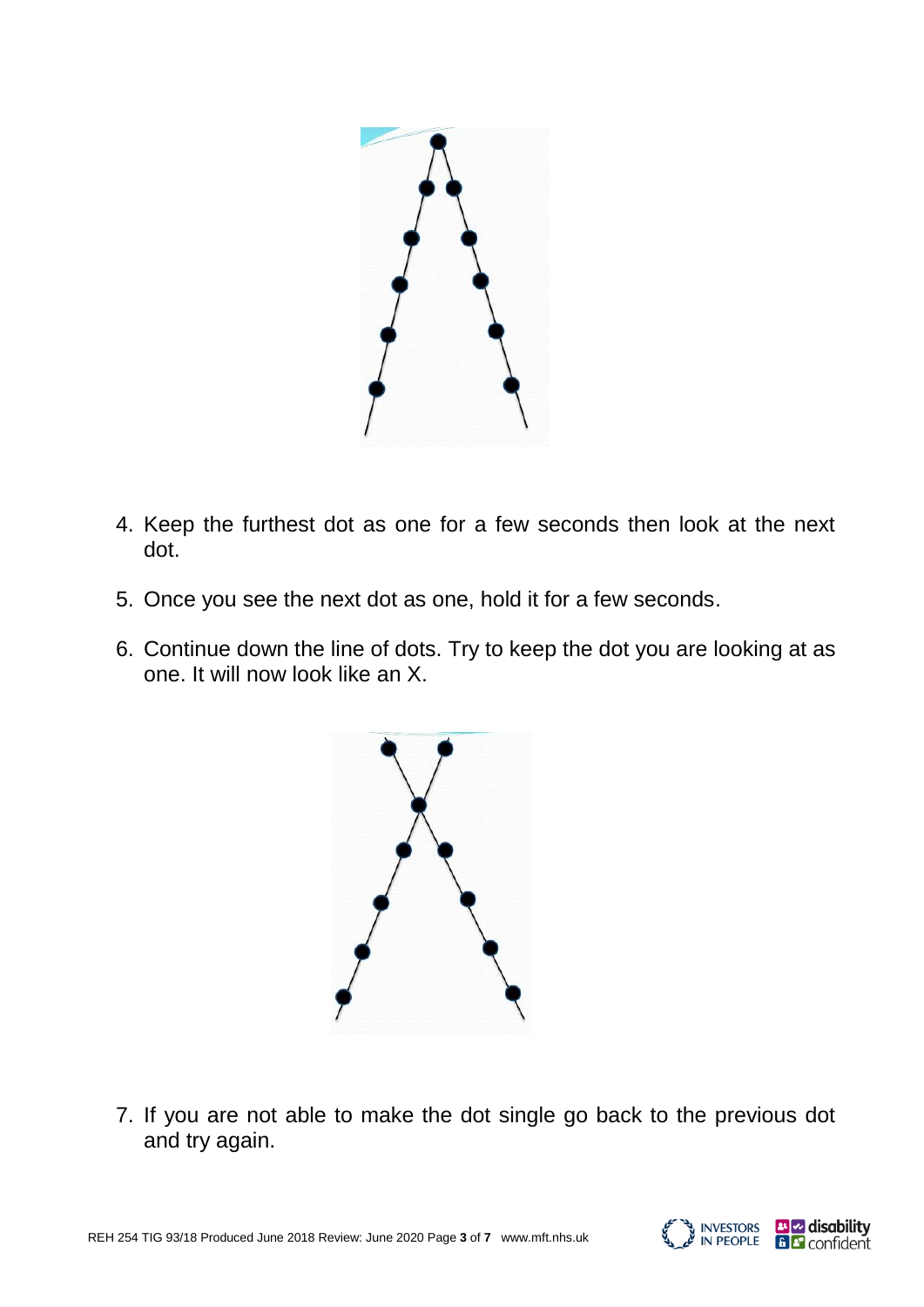8. It might be difficult but keep practising.

**Try this exercise for \_\_\_\_\_\_\_\_\_\_\_\_\_ minutes at a time,**

*EXECUTE:* THE **EXECUTE: THE EXECUTE:**  $\mathbf{C} = \mathbf{C} \mathbf{C} \mathbf{C} \mathbf{C} \mathbf{C} \mathbf{C} \mathbf{C} \mathbf{C} \mathbf{C} \mathbf{C} \mathbf{C} \mathbf{C} \mathbf{C} \mathbf{C} \mathbf{C} \mathbf{C} \mathbf{C} \mathbf{C} \mathbf{C} \mathbf{C} \mathbf{C} \mathbf{C} \mathbf{C} \mathbf{C} \mathbf{C} \mathbf{C} \mathbf{C} \mathbf{C} \mathbf$ 

## **Relax your eyes afterwards**

# **Letter Card**

- 1. Bend the card slightly so it forms a wide V shape. Hold one end of the card at the tip of your nose, pointing slightly downwards.
- 2. Look at the furthest letter and try to make your eyes see this as one and clear.
- 3. Once you see one clear letter, the closer letters should appear double. It will look like an upside down V.
- 4. Keep the furthest letter as one for a few seconds then look at the next letter.
- 5. Once you see the next letter as one, hold it for a few seconds.
- 6. Continue down the line of letters. Try to keep the letter you are looking at as one.
- 7. If you are not able to make the letter single go back to the previous letter and try again.
- 8. It might be difficult but keep practising.

| Try this exercise for | minutes at a time, |
|-----------------------|--------------------|
|-----------------------|--------------------|

 **\_\_\_\_\_\_\_\_\_\_\_\_\_\_\_\_\_\_\_\_\_\_\_\_\_\_\_\_\_\_ times per day.**

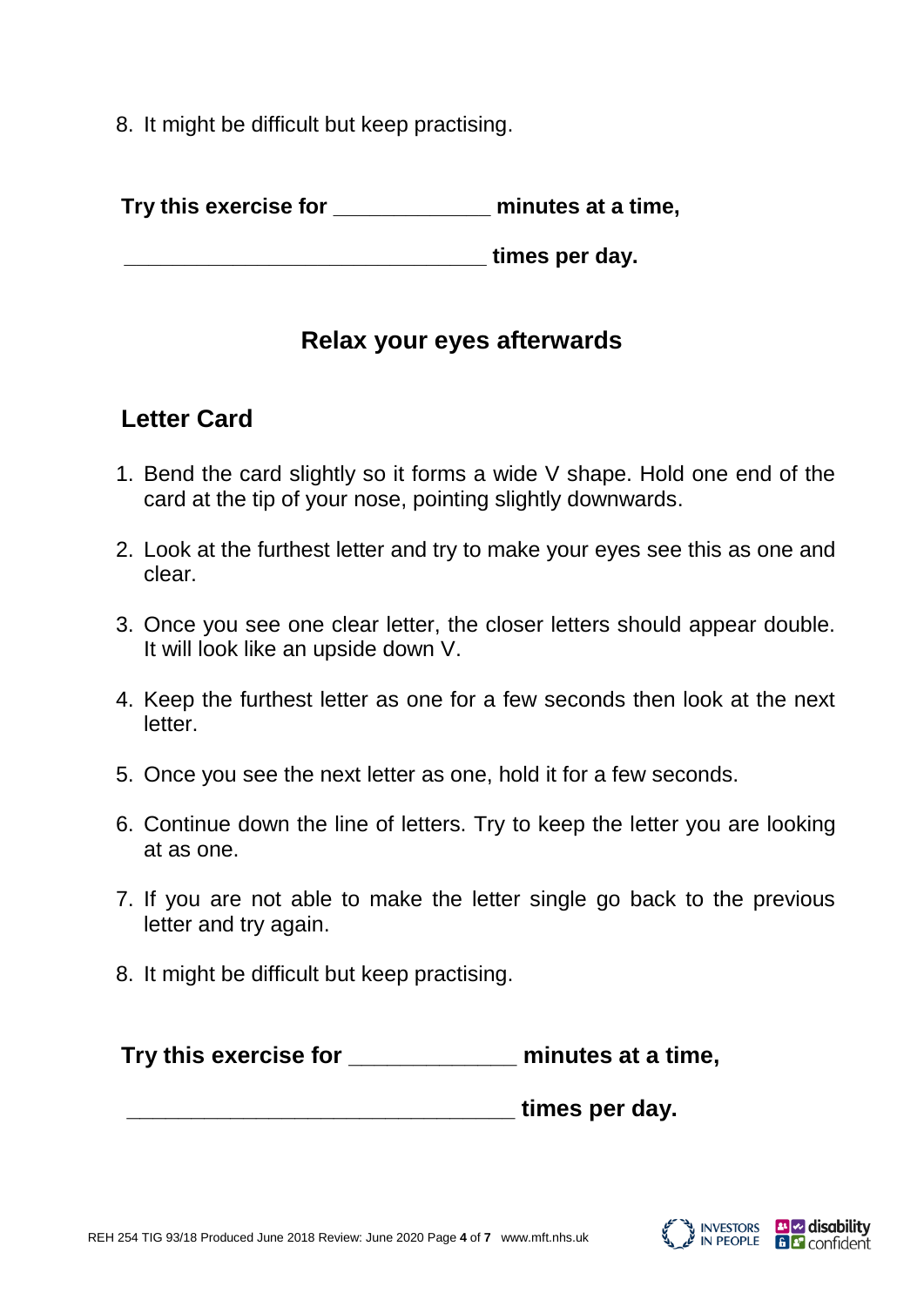#### **Relax your eyes afterwards**

#### **Stereograms**

You will usually start with the simplest stereogram, which has two incomplete cats on it. You may move to more detailed cards once the cat card can be done



- 1. Hold the cat card at arm's length at eye level.
- 2. Then hold a pen half way between the card and your face.
- 3. Look at the top of the pen. Try and keep it single.
- 4. Keep looking at the pen and slowly move it towards you. Do not look at the cat card. You will see double; therefore you will see four incomplete cat images.

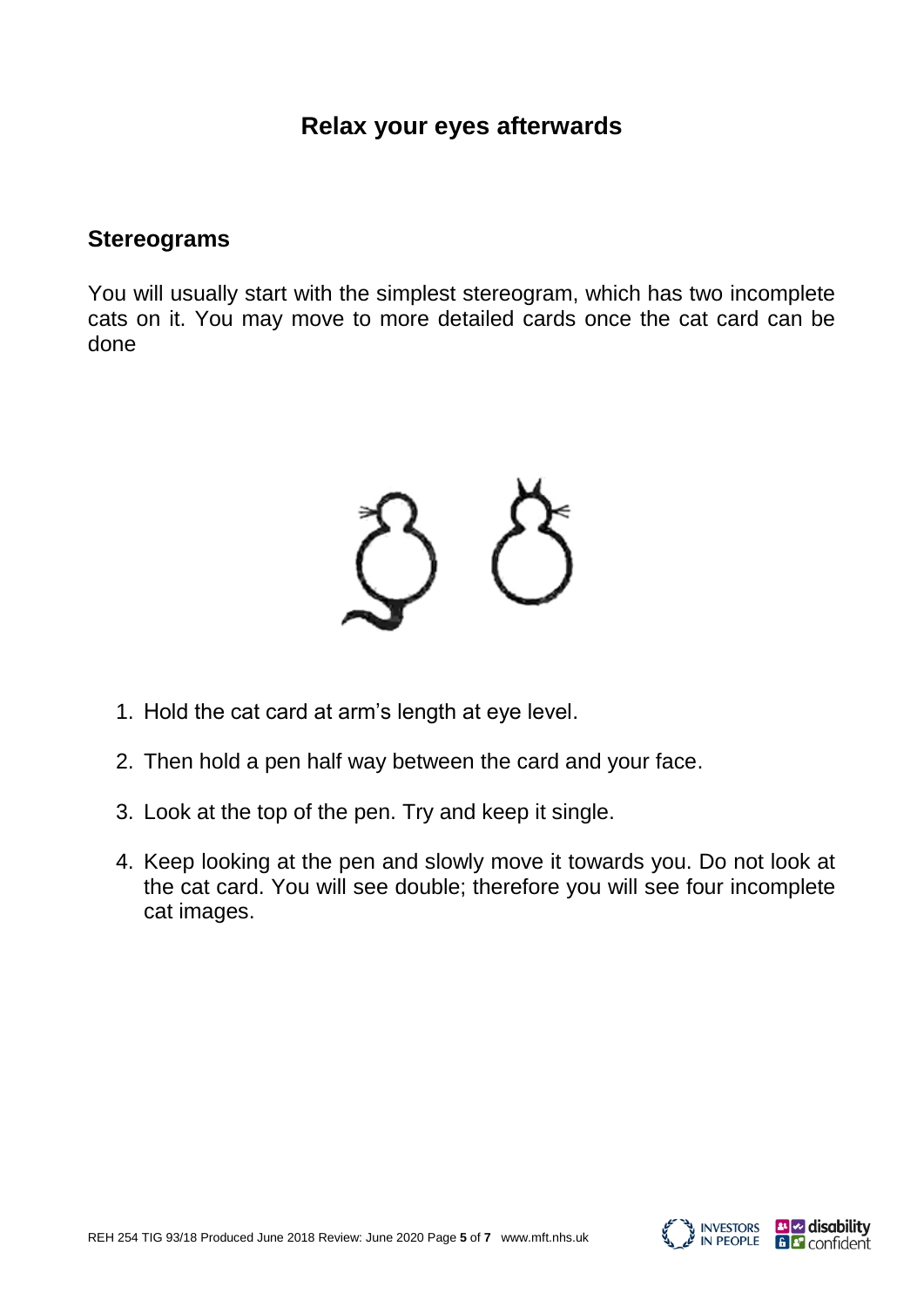5. Slowly move the pen towards you and the four images should turn into three. The middle image will appear complete (see below).



- 6. Once the middle image is complete try to make it as clear as possible.
- 7. If you become very good at this exercise, you may be asked to do the exercise without using the pen.
- 8. After doing the exercise it is very important to relax your eyes, by looking into the distance, or by closing your eyes for a minute or so.

**Try this exercise for \_\_\_\_\_\_\_\_\_\_\_\_\_ minutes at a time,**

times per day.

## **Relax your eyes afterwards**